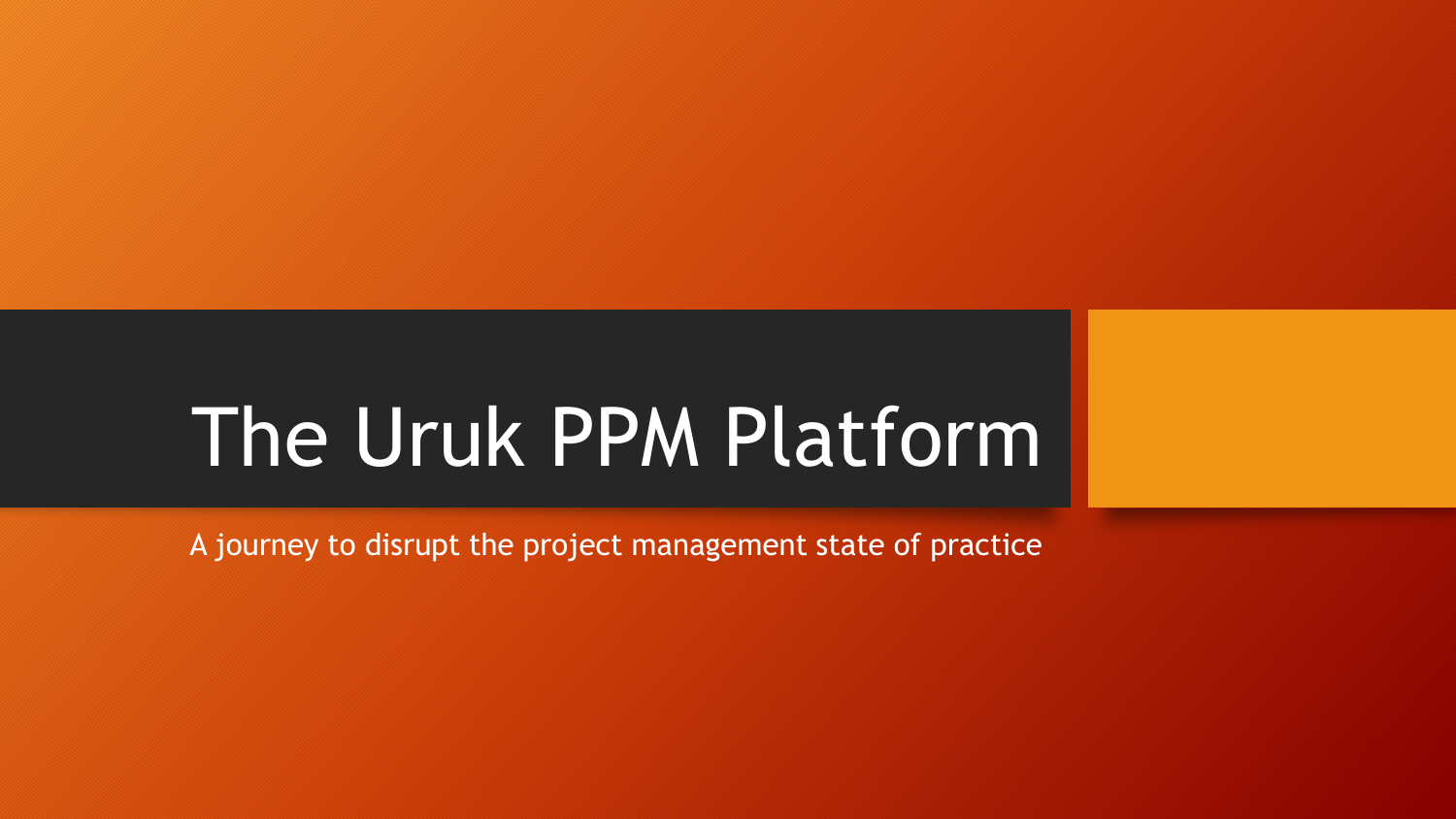#### Purpose

- The SUKAD Corp core purpose is to help organizations maximize shareholders' value,
- By enabling them to optimize their capabilities and competence to manage projects successfully,
- Which would lead to delivering products faster, at lower costs, and in line with quality standards,
- The end results: the **realization of the anticipated benefits**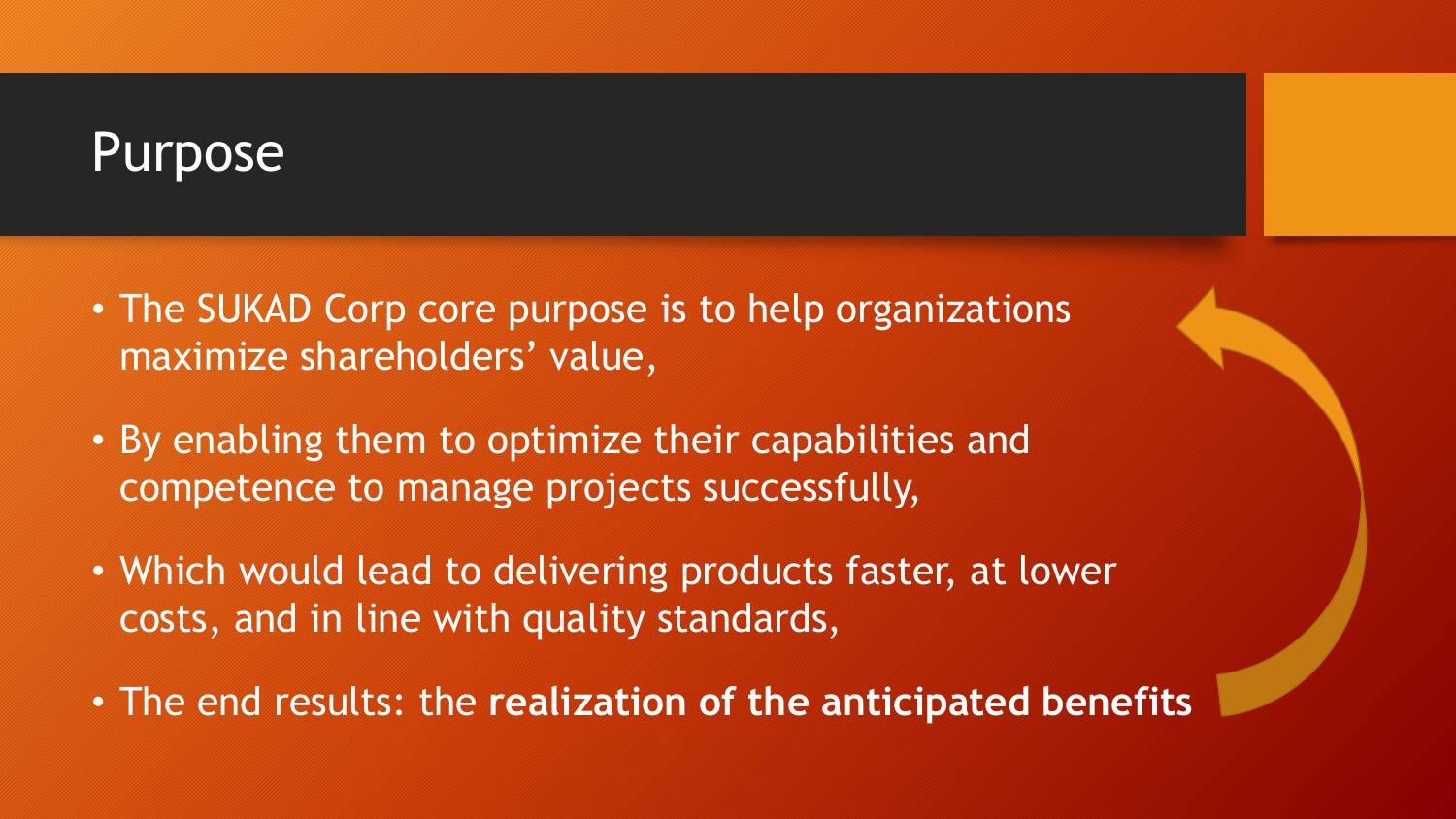#### Why is this necessary?

- Research by PMI, Oxford University and many others have found that a large percentage of projects fail to achieve some, or most of their objectives!
- The failure rate and severity vary, but failure exists in various sectors/industries,
	- Such as technology, industrial, government, infrastructure, and others.
- Projects failure have significant consequences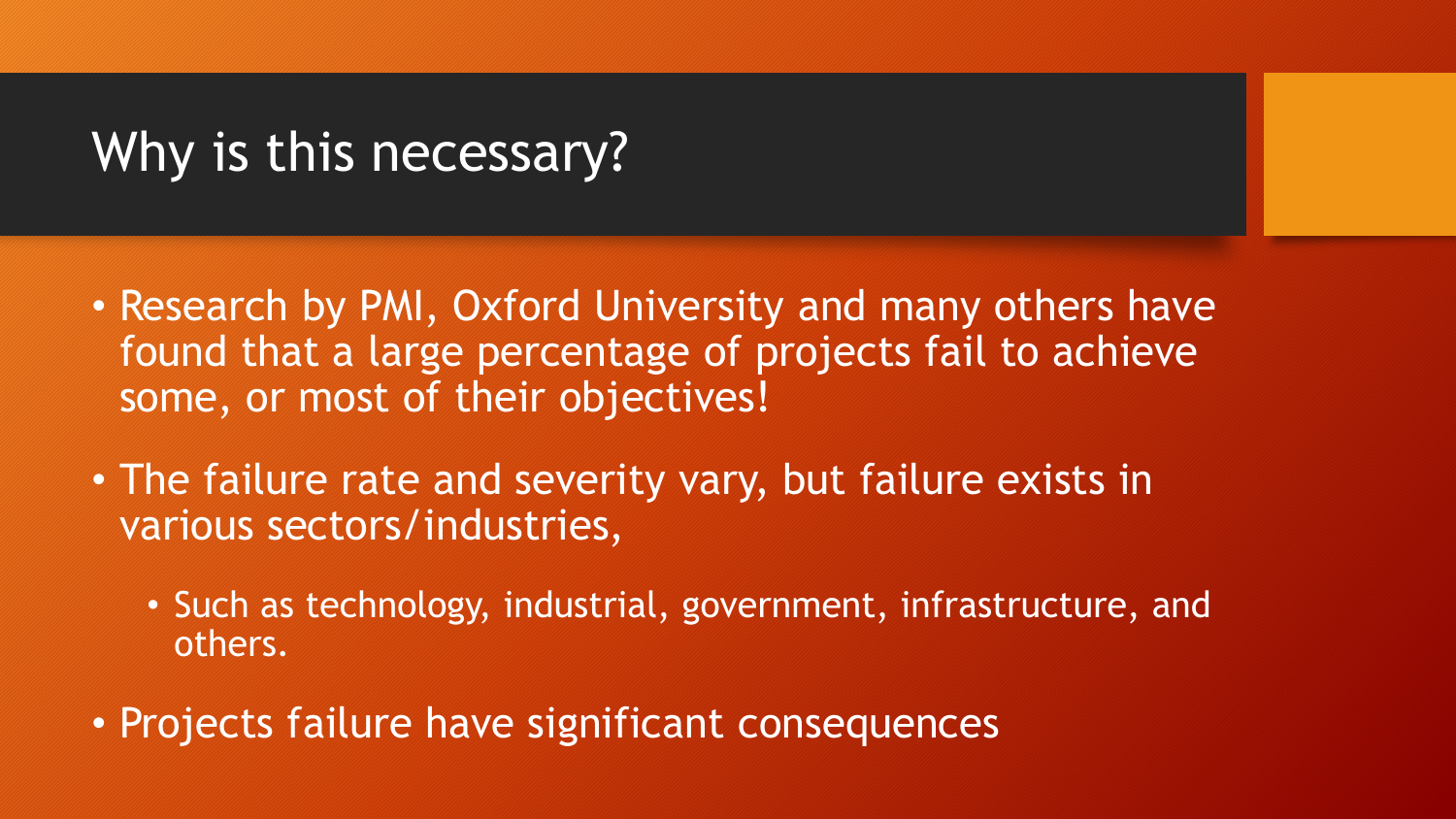#### Projects failure is a symptom, what are the root causes?

- We can determine the following root causes:
	- 1. PM is still not recognized or accepted as an essential organizational function; not respected enough
	- 2. Large percentage of organizations do not have any Project Management Systems & Methods; or have inadequate systems
	- 3. Lack of end-to-end methodological approach (concept to closure)
	- 4. More than 60% of organizations do not use technology or digital solution to lead product development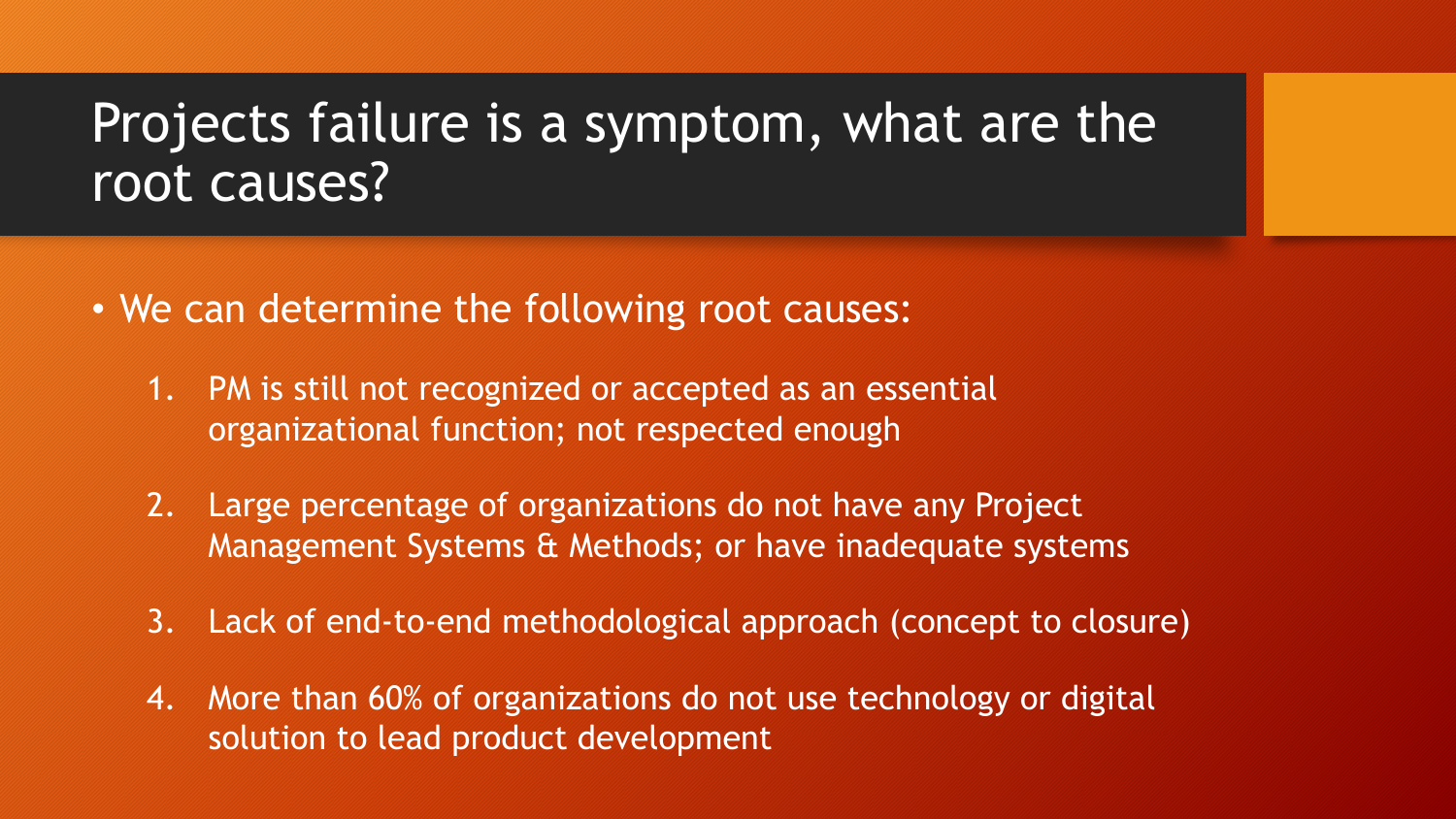#### Reflect back

- We have high failure rates of projects
- The failures are across sectors and domains
- In some case the failures are catastrophic
- As a results billions and trillions of US\$ are wasted
- We know the root causes of failures
- **It is time to close this massive gap**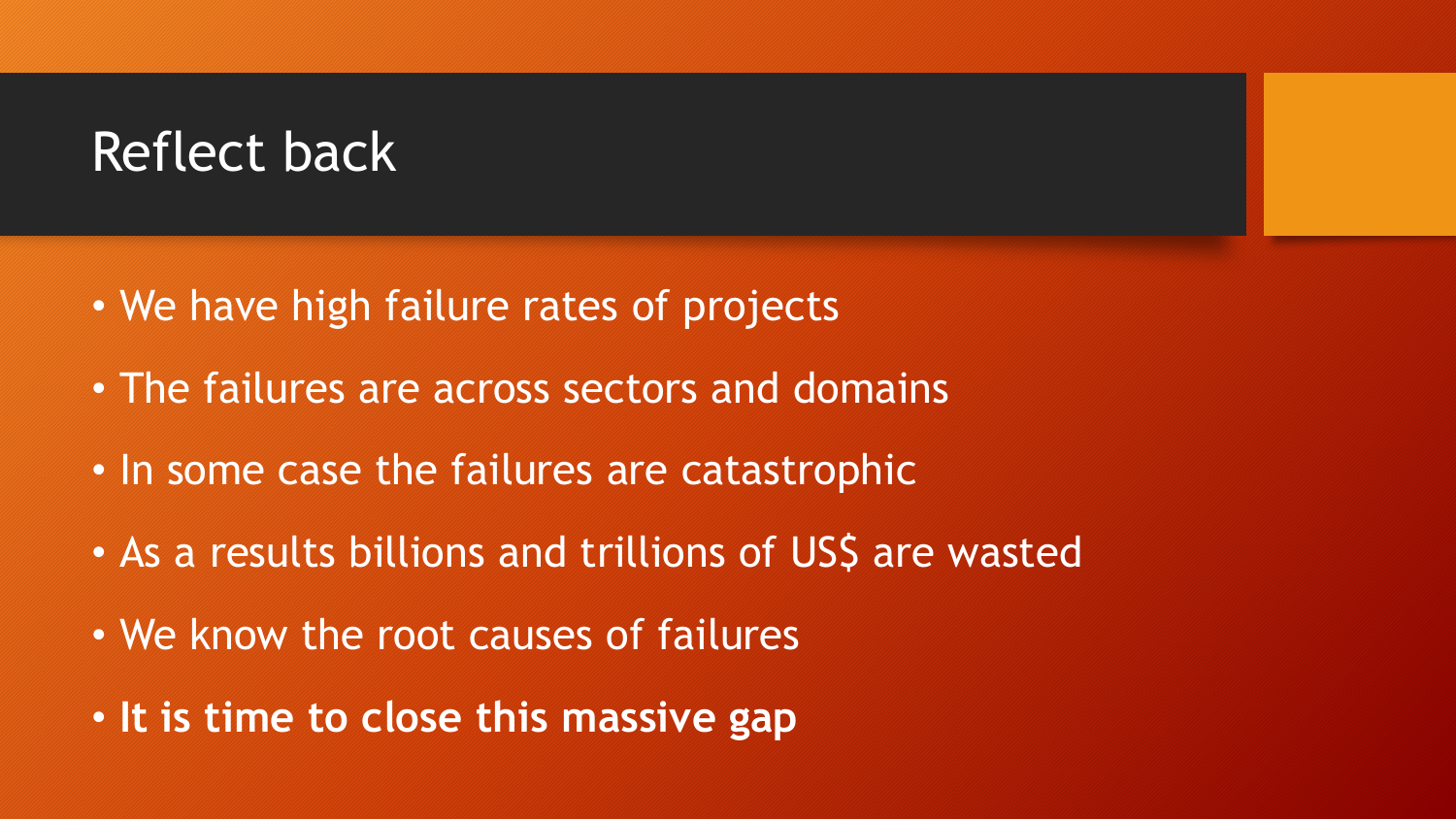#### What do organizations need?

- Treat projects as an integral part of asset management,
	- Need project management/product delivery methodologies
	- Supported with a comprehensive project management system
	- Realize that PM is not the same in all industries
	- Therefore, organizations need an adaptive **PM methodological approach**, to produce tailored methods, that are fit-for-purpose

#### This is the factor driving the Uruk PPM Platform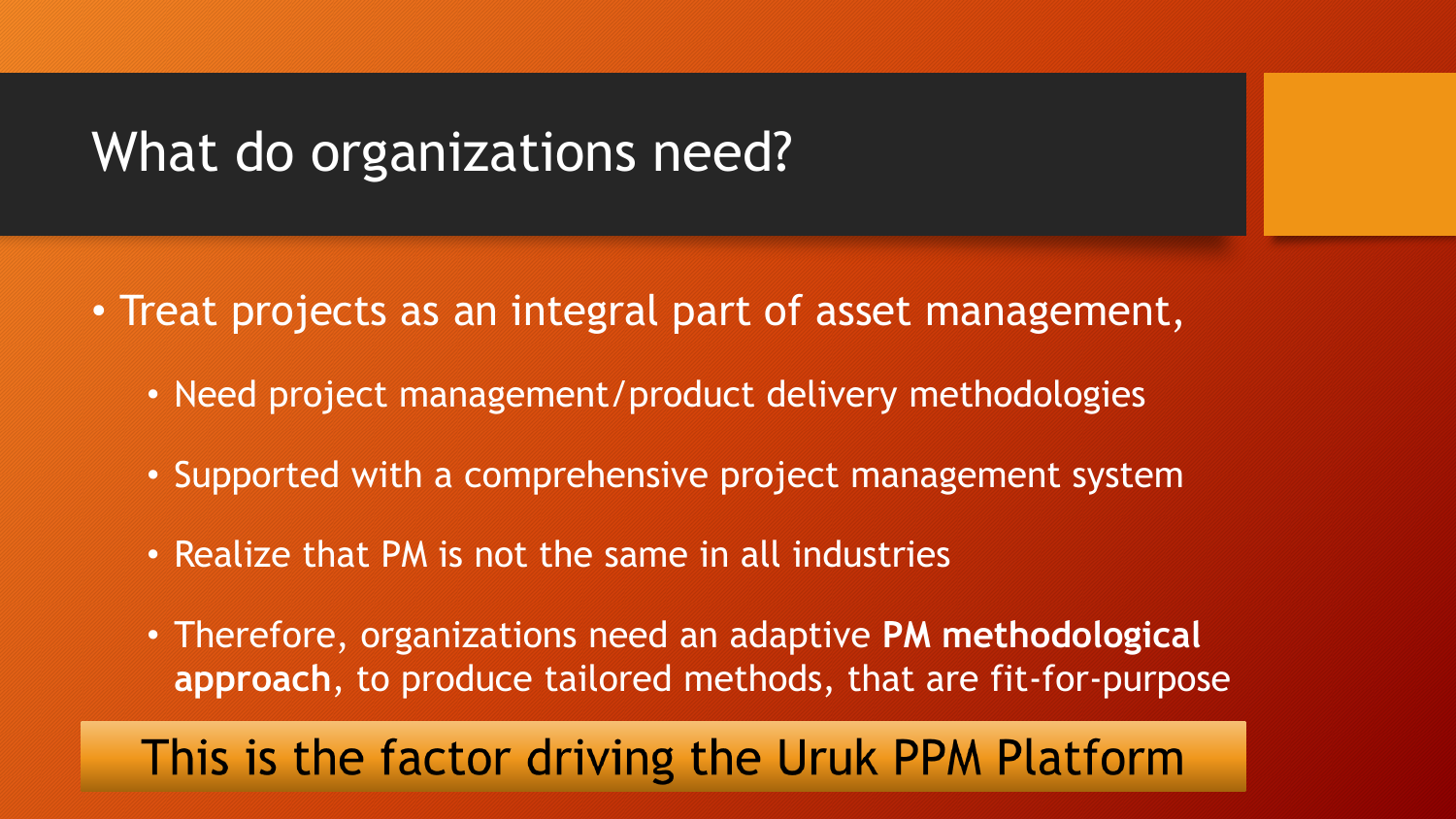#### What is the Uruk PPM Platform?

#### It is a solution, not a tool

- We are not building a software tool; market is crowded
- **We are building an innovative and versatile solution**
	- That would allow organizations to adopt it quickly, at a minimal initial investment
	- A solution that would support embedding a project leadership culture, to lead projects concepts to success!
	- Can be used in all domains and for all projects, regardless of type, size, or complexity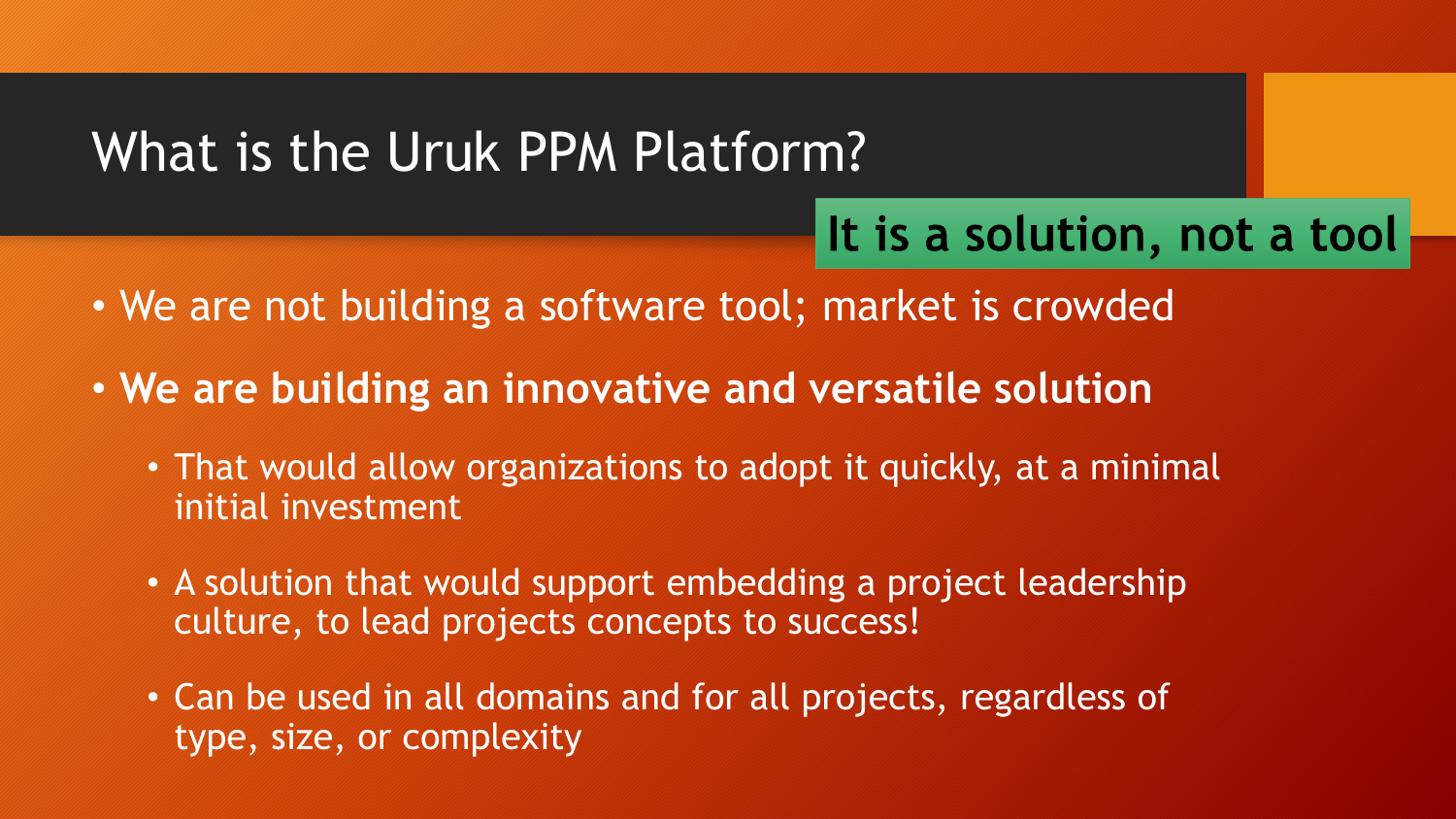#### Why is Uruk PPM the right solution?

#### **Governance & Transparency**

- Confident that Uruk PPM Platform can help organizations save 10, 20% or more in their product delivery mechanism
- In addition to cost savings, organization can get their products to market faster and at higher standards,
- Which would enhance competitiveness and maximize shareholders value
- It provides mechanism to enable the proper governance and transparency along with real-time reporting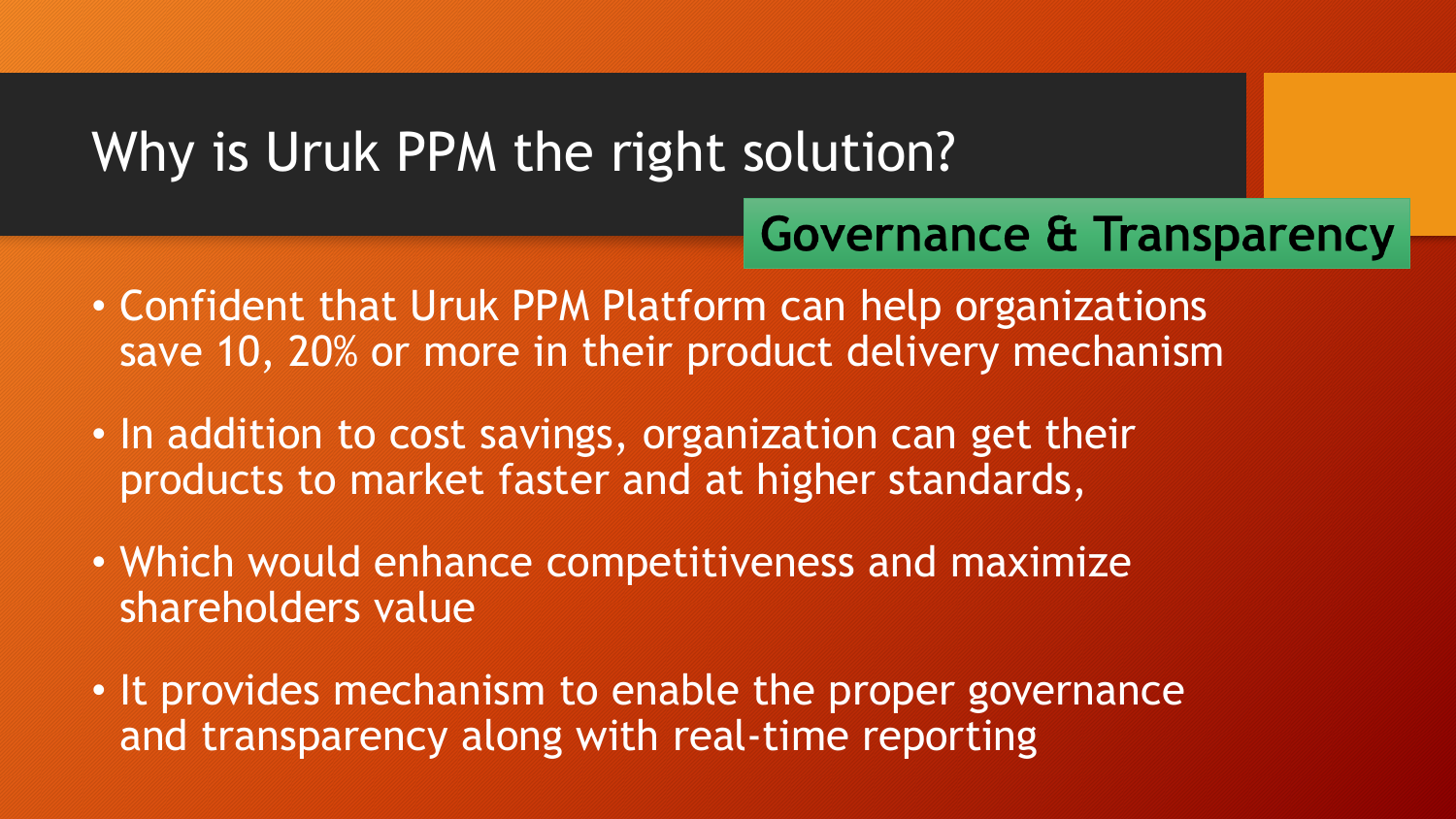#### How can Uruk PPM deliver on its premise? 1

- Built-in tailored methods for various project types, which will eliminate the need to recreate the wheel,
- It includes the processes & methods, along with the educational content,
	- Which would give project manager the knowledge and tools to LEAD projects, concept to success
- The platform includes a resource library, which can be shared to help create a community of practice,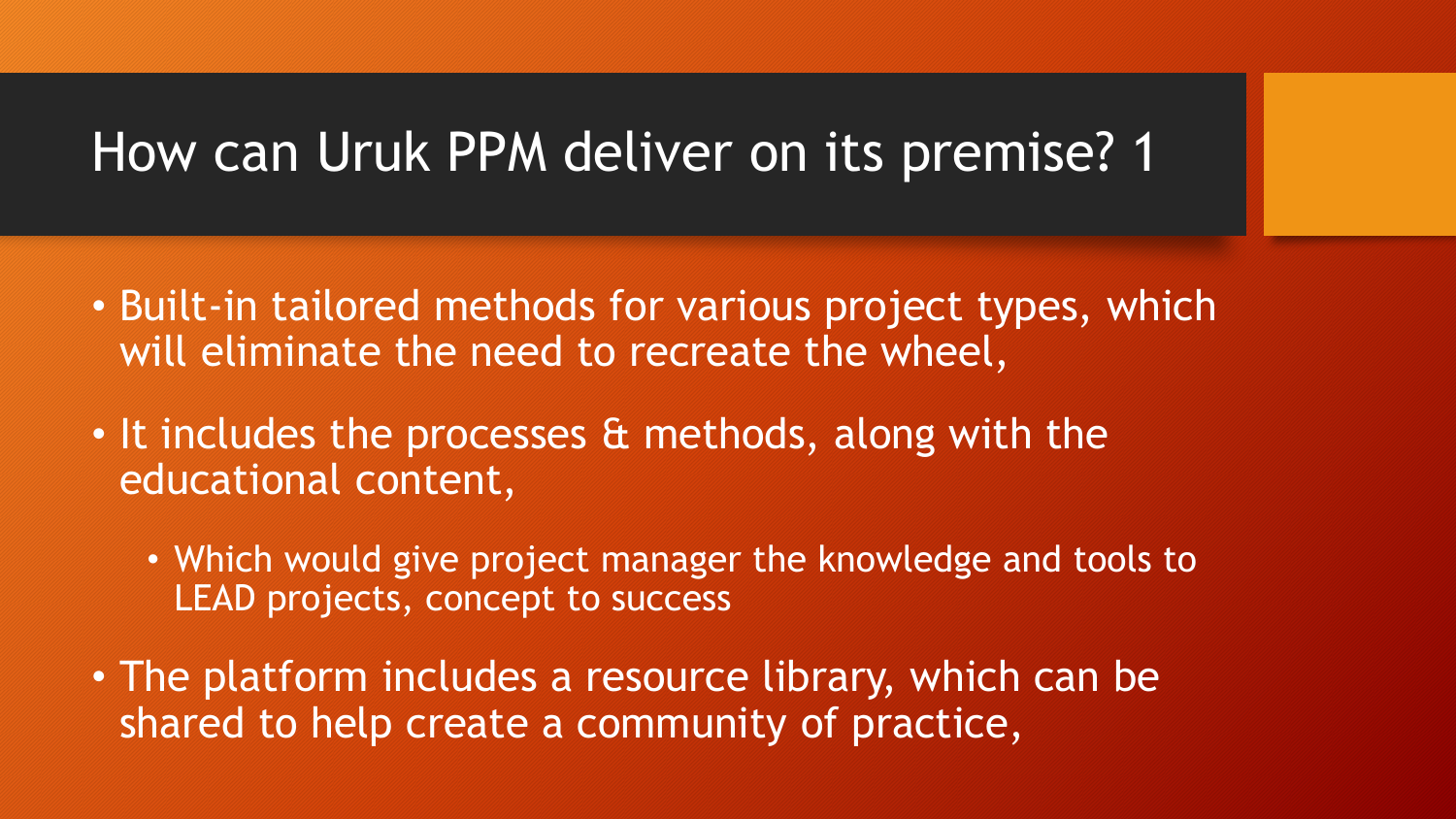#### How can Uruk PPM deliver on its premise? 2

- It contains the organizational projects' database with the info on all completed and active projects,
	- which would allow the project managers to copy-paste-modify for faster initiation and planning of projects
	- Along with the associated time and cost savings
- It provides management with real-time access to all projects in the portfolio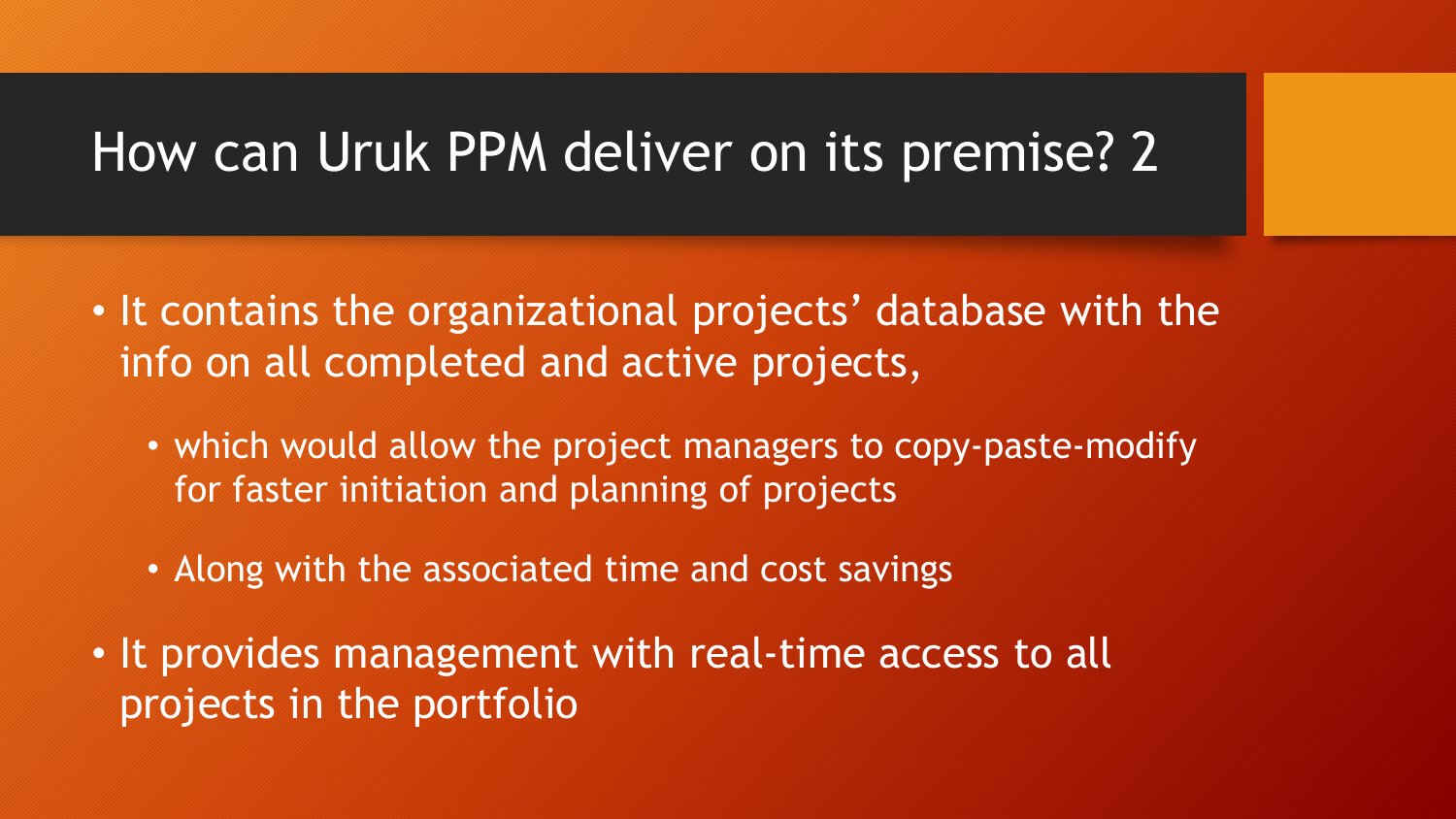#### The Market

- PMI estimates that by 2025 the world need about 87.7 million people working on projects
	- There are already millions of PM certificate holders
- Various software studies show a tremendous demand for project management cloud-based software
	- One of them anticipate US\$6.7 billion per year by 2026
- Therefore, the total addressable market is huge and is growing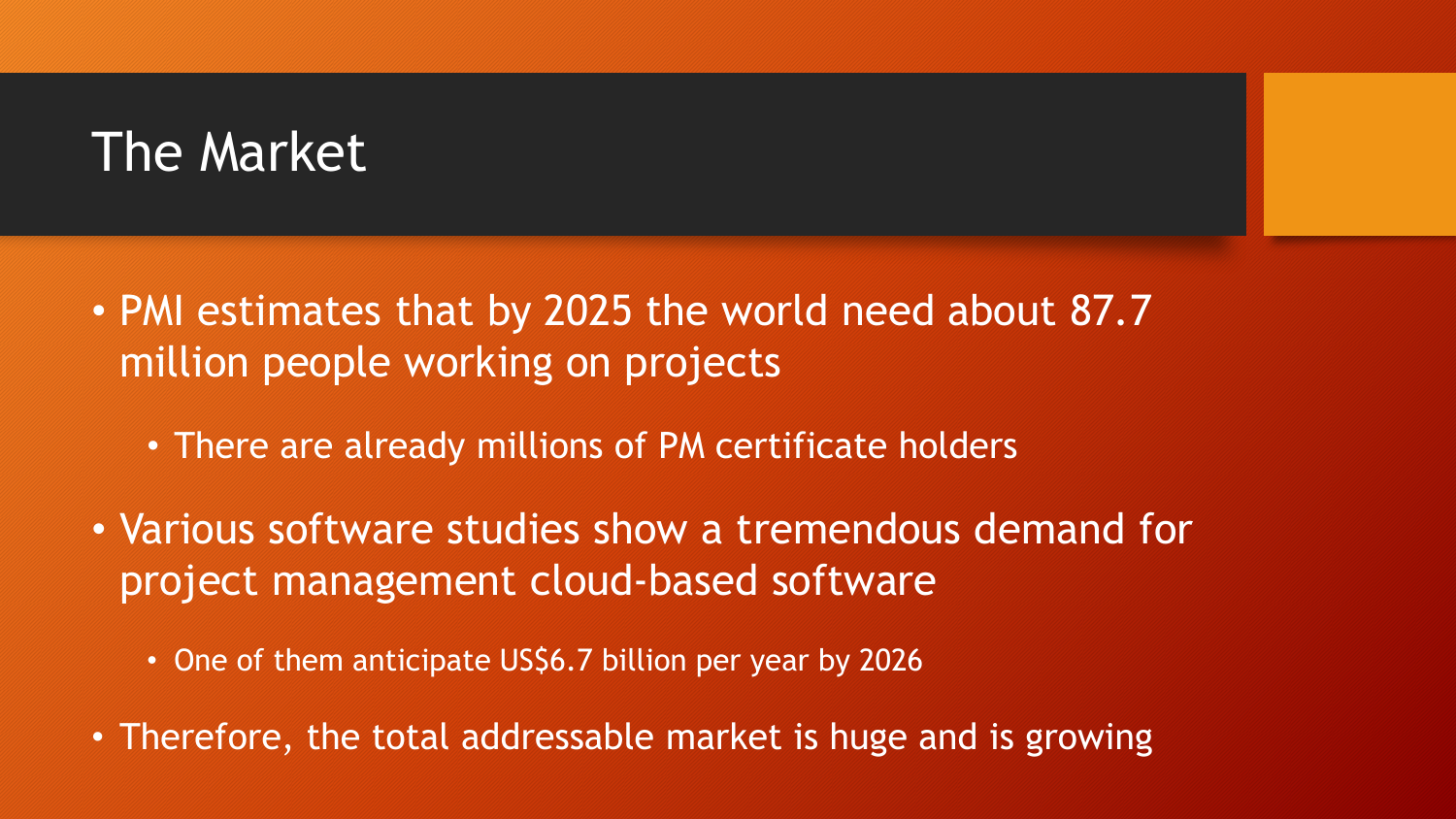#### Gaining traction, the first steps

- Most of the SUKAD Corp initial group of investors are in the project management industry
	- They will help us improve the product with testing and validation
	- They will have a key role in marketing and even selling in their countries
	- We are already in discussion with two potential partnerships, led by initial investors or colleagues
- SUKAD CEO had a similar company in West Asia with numerous regional clients that could be early adpoters